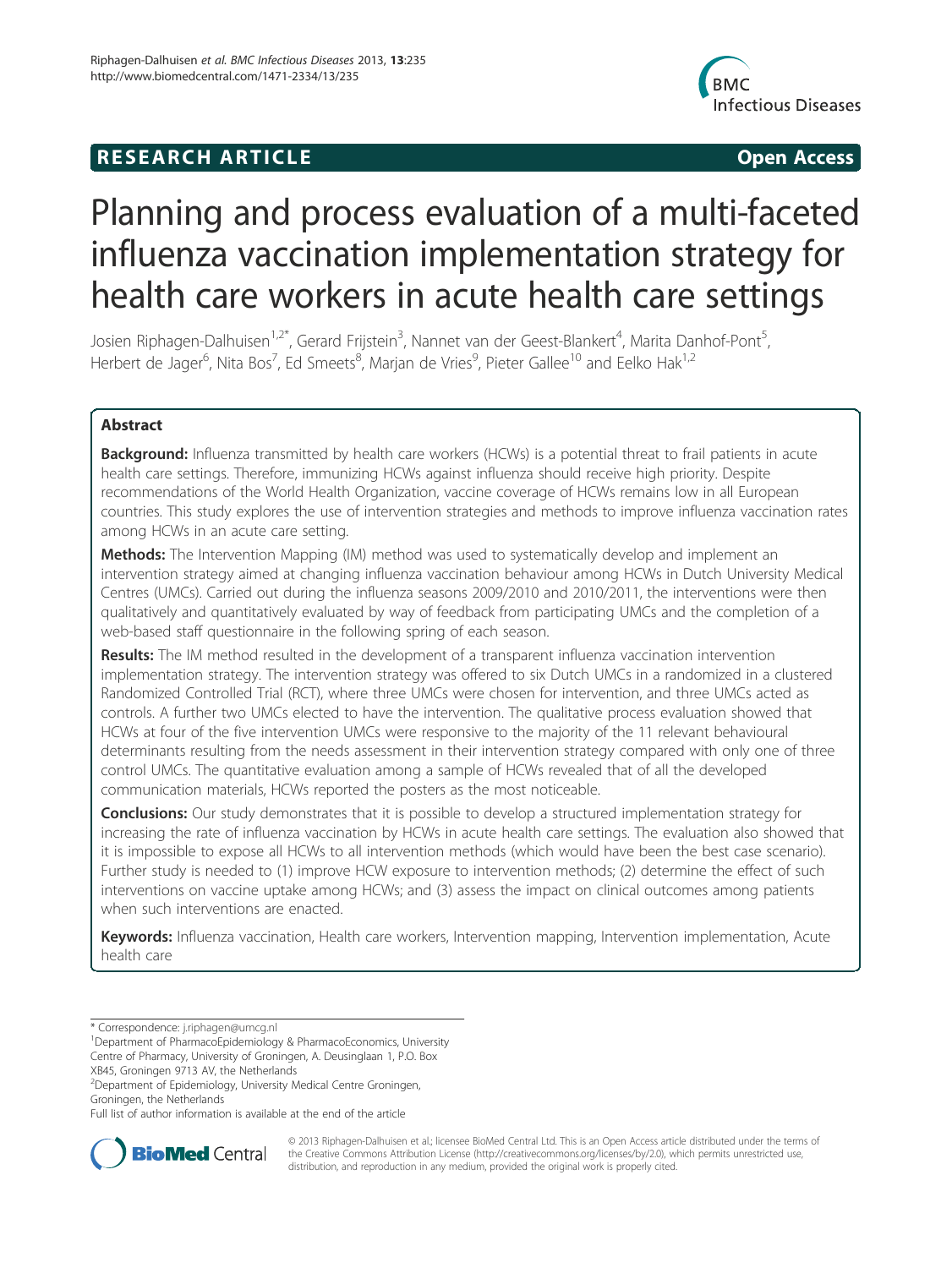# Background

Influenza is an annual respiratory infection which has the capacity to cause severe morbidity and mortality, particularly among frail hospitalized patients. The influenza attack rate among health care workers (HCWs) can be considerable [1], with studies showing that more than 75% continue to work after infection [2,3]. As HCWs can transmit influenza to their patients, immunizing them against influenza is an extremely important measure to protect patients from the viral infection [4,5]. Such vaccination has proven to be effective in preventing influenza infection among HCWs themselves since they are generally young and able to mount a more effective immune response when compared to frail patients [6]. In a recent systematic review, Osterholm et al. found a significant pooled influenza vaccine efficacy with an estimated reduction in influenza of 59% among young adults [7]. Whilst the number of available studies is limited, influenza vaccination has also been shown to reduce influenza-like illness-related absenteeism of HCWs [8], which is essential to preserve continuity of care. Using a micro-simulation hospital department model, Van den Dool et al. demonstrated that, although no herd immunity can be achieved, there is an inverse linear relationship between the number of vaccinated HCWs and the number of infected hospital patients, meaning that each additional HCW who is immunized against influenza adds to the preventive effect [9]. These clinical trial studies demonstrating the effects of immunizing HCWs against influenza on patient outcomes were all conducted in long-term care facilities [10], and it should be noted that acute care hospital settings are very different compared to long-term care as they have a higher patient turnover, which hampers the applicability of findings from long-term care settings to acute care settings [9].

Following guidelines set by the World Health Organisation, the Dutch Health Council has (as of 2007) recommended influenza vaccination for HCWs in contact with high-risk patients in the Netherlands, but vaccine coverage of HCWs has been low. For example, in 2006 and 2008 in all eight Dutch University Medical Centers (UMCs) vaccination uptake among HCWs ranged from 0% to 28%, with an average uptake of 13%. Such low vaccine coverage appeared to be consistent with European figures reported in a study by Blank et al., which showed low influenza vaccine coverage of HCWs in 11 European countries, with a maximum coverage of a low 26% in the Czech Republic [11].

Using special interventions, it is possible to increase influenza vaccine coverage of HCWs in acute health care settings. In a before-after trial from Spain, Llupia et al. demonstrated an increase in vaccine coverage of HCWs from 23% in 2007/2008 to 37% in 2008/2009 by means of a promotional and educational strategy [12], but they did not report a systematic method for developing their strategy. In the Netherlands, Looijmans-van den Akker et al. developed a systematic program to increase vaccine uptake among HCWs in nursing homes. After the intervention, the influenza vaccine uptake in the intervention group was on average 9% higher than in the control group  $(p = 0.02)$ . However, it should be noted that the applicability of these findings to acute care settings is likely to be limited [13]. To extract the full value of an influenza vaccination strategy in hospitals, a theoretical framework that underpins the development of such a strategy is essential, especially for future applications. For the study reported in this paper, we have used the Intervention Mapping (IM) method to systematically plan, develop and evaluate the process of an influenza vaccination implementation strategy [14]. To the best of our knowledge, our study is the first report on the development of an implementation strategy that targets influenza vaccine uptake among HCWs in acute care settings which includes a process evaluation. The effects of the developed intervention program on actual behaviour, and the clinical outcomes, will be separately reported as part of a cluster randomized controlled trial.

## Methods

# Setting and trial design

This report outlines the development of the intervention and process evaluation as part of an intervention trial conducted in the Netherlands during the seasons 2009/ 2010 and 2010/2011 [trial number NCT01481467]. With the permission from the board of directors, and with permission from the Dutch Association of UMCs (Nederlandse Federatie van Universitair Medische Centra), all eight Dutch UMCs participated in the study. Six UMCs agreed to be randomized to receive either the intervention (3 UMCs) or act as controls (3 UMCs), and two UMCs chose to implement the developed intervention program (the 'external intervention UMCs'). Formal ethical approval to conduct the implementation trial, according to the Dutch Law of Research with Humans, was not required (Medical Ethical Committee, University Medical Center Groningen, Netherlands, No. 2009.267). The study was conducted in accordance with the Dutch Law for the Protection of Personal Data (Wet Bescherming Persoonsgegevens), and the Declaration of Helsinki [http://www.wma.net/en/30publications/10policies/b3/].

The Intervention Mapping (IM) method [14] was used to develop, implement and evaluate the process of the intervention strategy for HCWs. The IM method is a framework for systematically developing health education interventions, and can be used as part of the dynamic process of planning intervention strategies in health education. The process of developing and evaluating an implementation strategy is composed of six steps: 1) a needs assessment; 2) establishment of proximal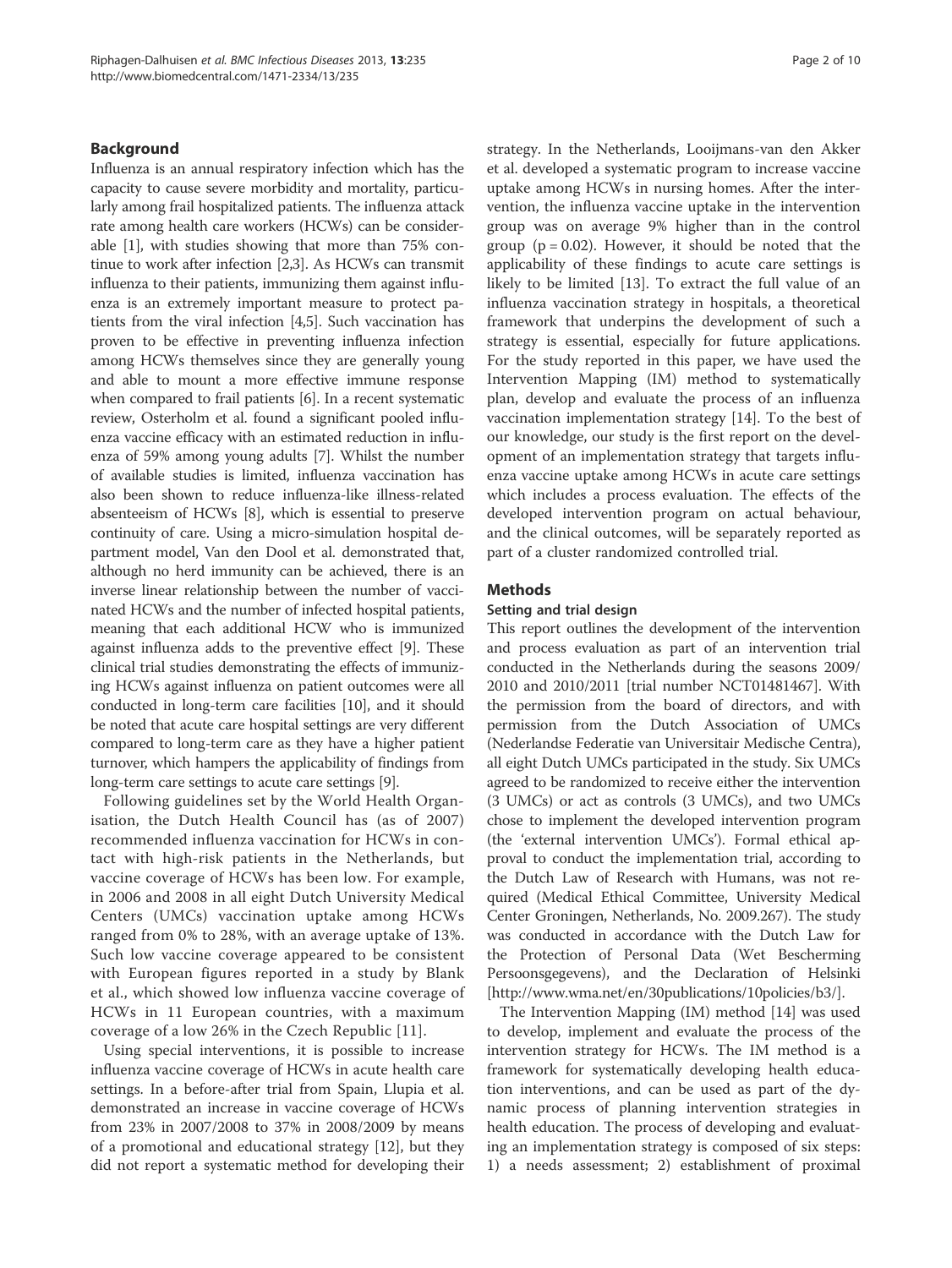program objectives; 3) development of theory-based methods and practical strategies; 4) program planning; 5) adoption and implementation of the program; and 6) program evaluation (see Figure 1).

# Developing the program according to the IM method Step one: Needs assessment

To gain insight into how to improve the influenza vaccine coverage of HCWs, we first assessed the relevant determinants of influenza vaccination behaviour. In 2008, prior to the onset of the 2009 trial, a questionnaire-based study was performed among HCWs of five selected departments from the group of eight participating University Medical Centres (UMCs) [15]. Based on the Health Belief Model and the Behavioural Intention Model demographical, behavioural and organisational determinants

were assessed [16,17]. Multivariate analysis of the responses resulted in an 11-item prediction model, with two relevant demographic and nine behavioural determinants (the results of which are presented in Table 1). The final prediction model showed a high discriminative value (area under the receiver operating curve: 0.95), meaning that on the basis of the presence or absence of these determinants, vaccination behaviour of 95% of HCWs can be accurately predicted.

# Step two: Proximal program objectives

Each of the 11 determinants associated with influenza vaccination compliance were discussed by our 10-person research team (the principal researchers/authors of this study) in order to determine which behavioural determinants could reasonably be changed through an

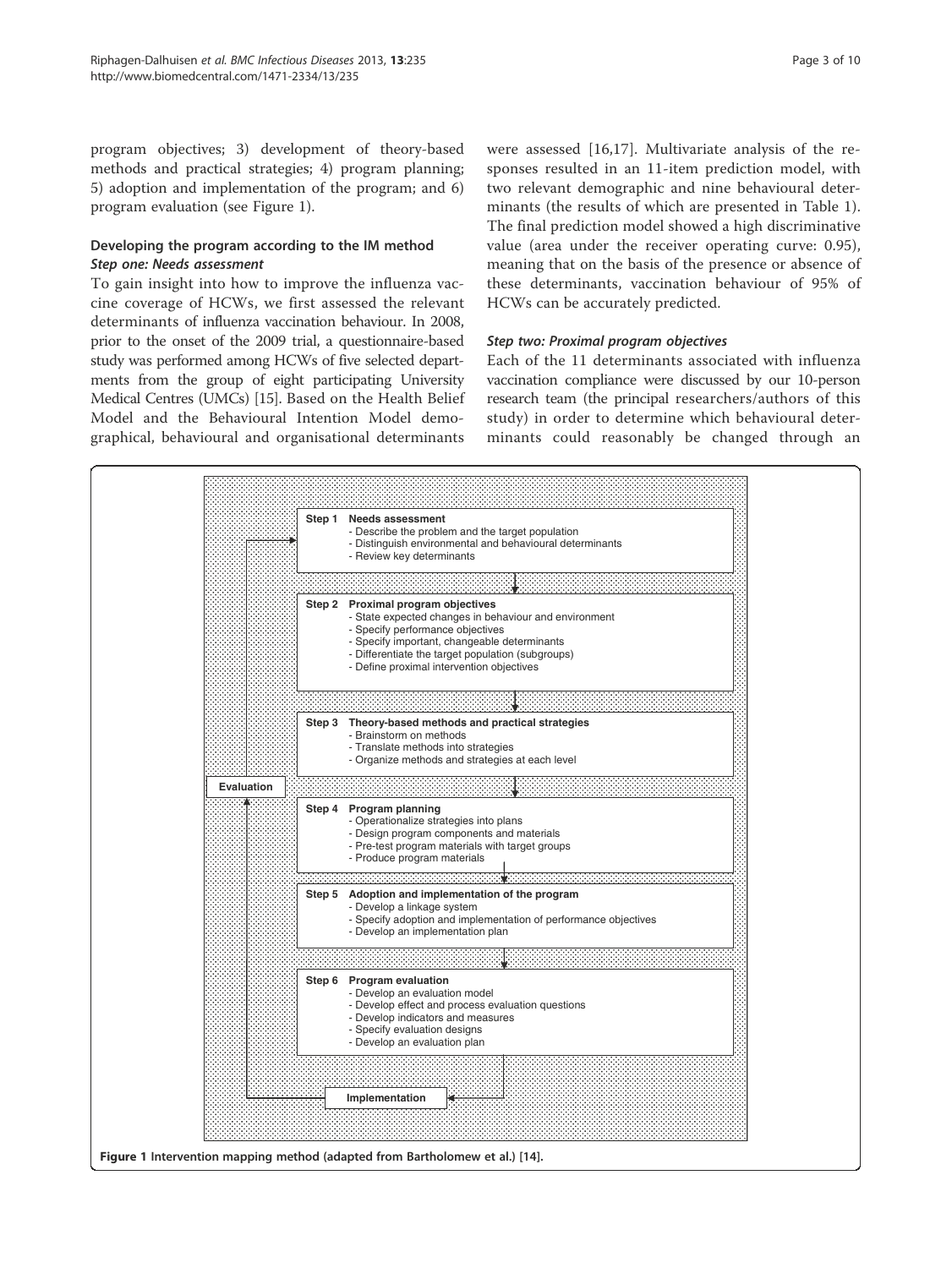implementation strategy. Decisions were taken by consensus, using an independent facilitator with expertise in the area of influenza vaccination from the National Institute of Health and the Environment (Bilthoven, the Netherlands). For these discussions, the core research team of the ten principal researchers was expanded by inclusion of the UMC research contacts (physicians from the departments of Occupational Health and Environment, or from the departments of Microbiology) who were in charge of the planning and implementation of the annual influenza vaccination strategy in their hospitals. Based on the measures of association (odds ratios) obtained from the 2008 questionnaire study [15], and in order to demonstrate the independent relevance of the determinants for potential change in behaviour (Table 1), the discussion group divided the determinants into different categories so as to target the use of methods/materials. The following categories were identified: knowledge; common interest; social impact; and organizational (see Table 1).

One of the critical assessments in developing an implementation strategy for changing behaviour is exploring whether the person's behaviour is intentional or not. The research team identified three different target groups among HCWs: (1) HCWs who deliberately choose to comply; (2) HCWs who deliberately choose not to comply; and (3) those HCWs who unintentionally do not comply with vaccination. The varying methods/ materials are separated according to target groups in the IM matrix, but in best practice all three target groups were exposed to all developed methods in line with the proximal objectives (see Table 2).

# Step three: Theory-based methods and practical strategies

To influence the behaviour of a target group, a wide range of intervention methods/materials is required and these need be propagated through different channels and means [14]. Bartholomew et al., for example, provides theoretical methods for major behavioural determinants as well as for all higher environmental levels [14]. After reviewing the literature pertaining to vaccine studies [2,18-21] the research team agreed on the methods to be implemented. As no simple practical strategies or methods exist that guarantee success [22], we took the different target groups into account when developing the tools. Examples of methods at the individual level included: participation in information meetings; consciousness raising by way of letters of invitation for vaccination; persuasive communication (such as a dedicated website with clear messages); interactive learning through 'frequently asked questions' or polls on a website; tailored to different target groups. HCWs who intentionally do not comply with influenza vaccination, need to be provided with clear information in order to eliminate any possible misconceptions or misunderstandings (e.g. on absence of vaccine effects or risk of serious adverse effects) so that they may change their views. In contrast, for HCWs who unintentionally remain unvaccinated it is more important to increase their

|                      | Table 1 Determinants associated with influenza vaccination uptake among health care workers (HCWs) resulting from |
|----------------------|-------------------------------------------------------------------------------------------------------------------|
| the needs assessment |                                                                                                                   |

| <b>Determinants</b>                                                            | Odds ratio | Changeability <sup>a</sup> | Category        | Target group <sup>b</sup> |
|--------------------------------------------------------------------------------|------------|----------------------------|-----------------|---------------------------|
| Demographic                                                                    |            |                            |                 |                           |
| Age $>40$ years                                                                | 2.65       |                            | Not applicable  | Not applicable            |
| Chronic illness                                                                | 3.37       |                            | Not applicable  | Not applicable            |
| <b>Behavioural</b>                                                             |            |                            |                 |                           |
| Aware of personal risk for influenza infection                                 | 2.80       | $^{+}$                     | Knowledge       | 2                         |
| Aware of risk of infecting patients                                            | 2.54       | $^{+}$                     | Knowledge       |                           |
| 'Vaccination reduces risk of infecting patients'                               | 3.68       | $^{+}$                     | Knowledge       | 2                         |
| "Vaccination is useful despite the constant flow of visitors"                  | 1.88       | $^{+}$                     | Knowledge       | 2                         |
| Aware of the contents of the Health Council's Advice                           | 2.41       | $^{+}$                     | Knowledge       | 2                         |
| 'HCWs <sup>c</sup> should get vaccinated to ensure continuity of care'         | 2.15       | $^{+}$                     | Common interest | 3                         |
| 'HCWs should get vaccinated because of their duty to do no harm'               | 2.22       | $+$                        | Common interest | 3                         |
| 'People around me think it is important for me to get vaccinated'              | 1.74       | $+/-$                      | Social impact   | 3                         |
| 'I would definitively get vaccinated if it was available at a convenient time' | 28.91      | $^{+}$                     | Organizational  | 1,2,3                     |

 $a$  - : not changeable,  $+$  : changeable as discussed in our 10-person research team under supervision of a communication expert.

<sup>b</sup> Target group 1: HCWs who deliberately comply with vaccination.

Target group 2: HCWs who deliberately do not comply with vaccination.

Target group 3: HCWs who unintentionally do not comply with vaccination.

<sup>c</sup> HCWs: health care workers.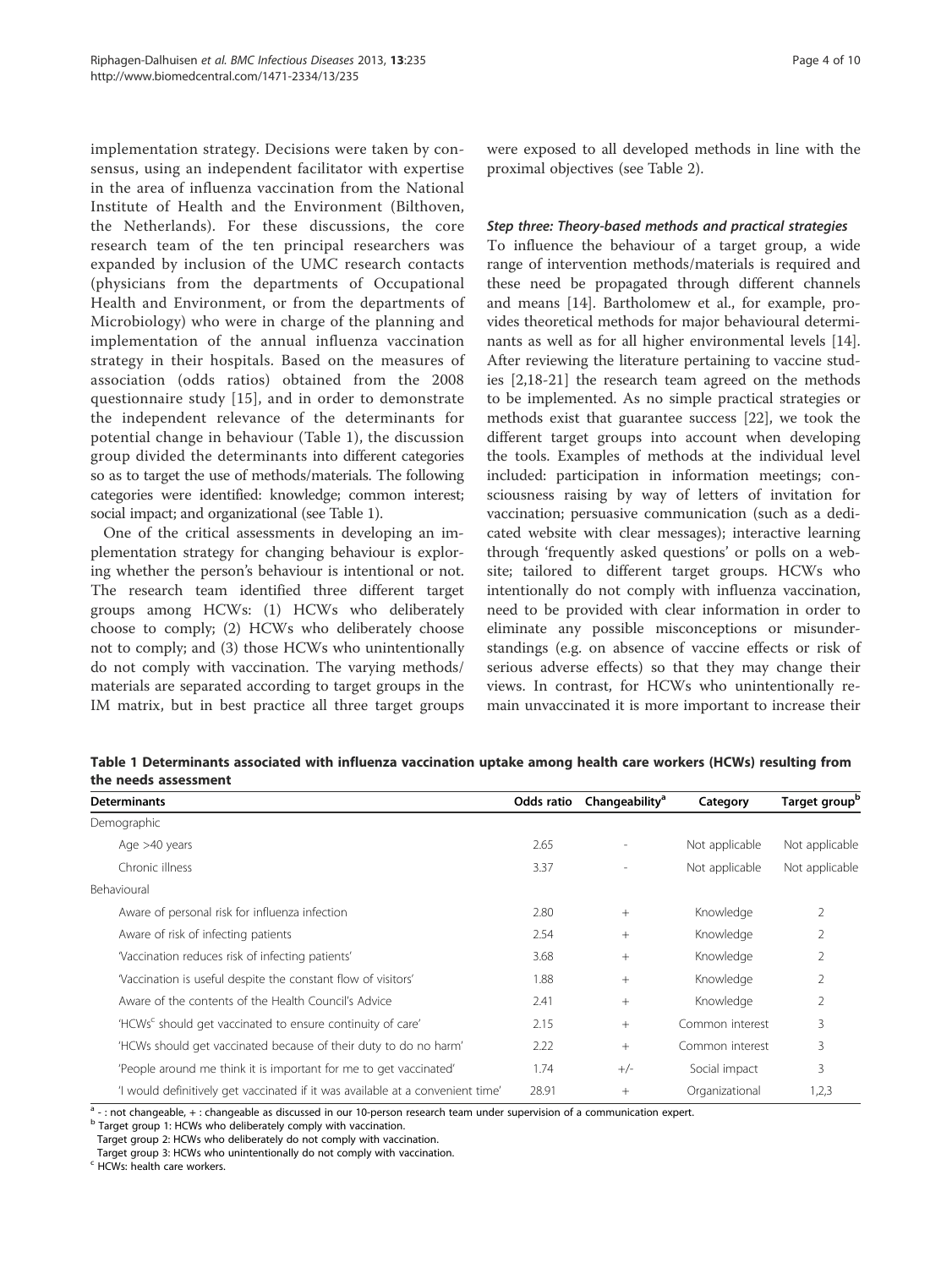# Table 2 Proximal program objectives and methods

| Determinants                                                                                                                                                                      | Proximal program objectives                                                                                                           | Methods/materials                                                                                                                                                               |
|-----------------------------------------------------------------------------------------------------------------------------------------------------------------------------------|---------------------------------------------------------------------------------------------------------------------------------------|---------------------------------------------------------------------------------------------------------------------------------------------------------------------------------|
| Demographic                                                                                                                                                                       |                                                                                                                                       |                                                                                                                                                                                 |
| Age >40 years                                                                                                                                                                     | Not applicable due to limited changeability                                                                                           | - Not applicable                                                                                                                                                                |
| Chronic illness                                                                                                                                                                   | Not applicable due to limited changeability                                                                                           | - Not applicable                                                                                                                                                                |
| Behavioural                                                                                                                                                                       |                                                                                                                                       |                                                                                                                                                                                 |
| Aware of personal risk for<br>influenza infection                                                                                                                                 | Create awareness among HCWs of the risk to get<br>infected with influenza and it's consequences                                       | - Provide information on influenza, transmission and risks<br>through an information stand at the UMC restaurants,<br>a website, a folder and plenary meetings                  |
|                                                                                                                                                                                   |                                                                                                                                       | - Polls and a quiz on the intranet                                                                                                                                              |
|                                                                                                                                                                                   |                                                                                                                                       | - Video testimonials with role models                                                                                                                                           |
| Aware of risk of infecting<br>patients                                                                                                                                            | Create awareness among HCWs of the risk to<br>transmit influenza to patients and how<br>vaccinating HCWs can prevent this             | - Provide information on influenza and the risk of transmission<br>to patients through an information stand at the UMC<br>restaurants, a website, a folder and plenary meetings |
|                                                                                                                                                                                   |                                                                                                                                       | - Polls and a quiz on the intranet                                                                                                                                              |
|                                                                                                                                                                                   |                                                                                                                                       | - Video testimonials with role models                                                                                                                                           |
| Vaccination reduces risk of<br>infecting patients'                                                                                                                                | HCWs being convinced that vaccinating HCWs<br>against influenza will reduce the risk of<br>transmission to patients                   | - Provide information on influenza and the effectiveness of<br>vaccination through an information stand at the UMC<br>restaurants, a website, a folder and plenary meetings     |
|                                                                                                                                                                                   |                                                                                                                                       | - Polls and a quiz on the intranet                                                                                                                                              |
|                                                                                                                                                                                   |                                                                                                                                       | - Video testimonials with role models                                                                                                                                           |
| Vaccination is useful despite<br>the constant flow of visitors'                                                                                                                   | HCWs being convinced that vaccinating HCWs is<br>useful despite the constant flow of visitors                                         | - Provide information on influenza and the effectiveness of<br>vaccination through an information stand at the UMC<br>restaurants, a website, a folder and plenary meetings     |
|                                                                                                                                                                                   |                                                                                                                                       | - Polls and a quiz on the intranet                                                                                                                                              |
|                                                                                                                                                                                   |                                                                                                                                       | - Video testimonials with role models                                                                                                                                           |
| Aware of the contents of the<br>Create awareness among HCWs on the existence<br>Health Council's Advice<br>and contents of the guideline developed by the<br>Dutch Health Council | - Provide and explain contents of the advice on the intranet<br>or website                                                            |                                                                                                                                                                                 |
|                                                                                                                                                                                   |                                                                                                                                       | - Explain and discuss in a plenary meeting                                                                                                                                      |
| 'HCWs should get vaccinated<br>to ensure continuity of care'                                                                                                                      | HCWs understand the ethical aspects of this<br>matter and the need to ensure continuity of care                                       | - Explain and discuss ethical aspects (plenary<br>meeting, website)                                                                                                             |
|                                                                                                                                                                                   |                                                                                                                                       | - Video testimonials with role models                                                                                                                                           |
|                                                                                                                                                                                   |                                                                                                                                       | - Involve Board of Directors (e.g. first vaccination, be present at<br>vaccination, column)                                                                                     |
|                                                                                                                                                                                   |                                                                                                                                       | - Distribute badges to vaccinated HCWs saying 'deliberately<br>vaccinated for you' to start the discussion                                                                      |
| because of their duty to do                                                                                                                                                       | 'HCWs should get vaccinated HCWs understand the ethical aspects of<br>vaccinating HCWs and that this is part of their<br>duty of care | - Explain and discuss ethical aspects (plenary<br>meeting, website)                                                                                                             |
| no harm'                                                                                                                                                                          |                                                                                                                                       | - Video testimonials with role models                                                                                                                                           |
|                                                                                                                                                                                   |                                                                                                                                       | - Involve Board of Directors (e.g. first vaccination, be present at<br>vaccination, column)                                                                                     |
|                                                                                                                                                                                   |                                                                                                                                       | - Distribute badges to vaccinated HCWs saying 'deliberately<br>vaccinated for you' to start the discussion                                                                      |
| 'People around me think it is<br>important for me to get<br>vaccinated'                                                                                                           | Create awareness of the importance of<br>vaccination among those close to the HCWs                                                    | - Personal invitation letter with information folder and a link<br>to the website at the home address                                                                           |
| 'I would definitively get                                                                                                                                                         | Create a more convenient approach                                                                                                     | - Poster with clear practical information on location and time                                                                                                                  |
| vaccinated if it was available<br>at a convenient time'                                                                                                                           |                                                                                                                                       | - Personal invitation at home address with location and time                                                                                                                    |
|                                                                                                                                                                                   |                                                                                                                                       | - Extended vaccination hours which take changing shifts<br>into account                                                                                                         |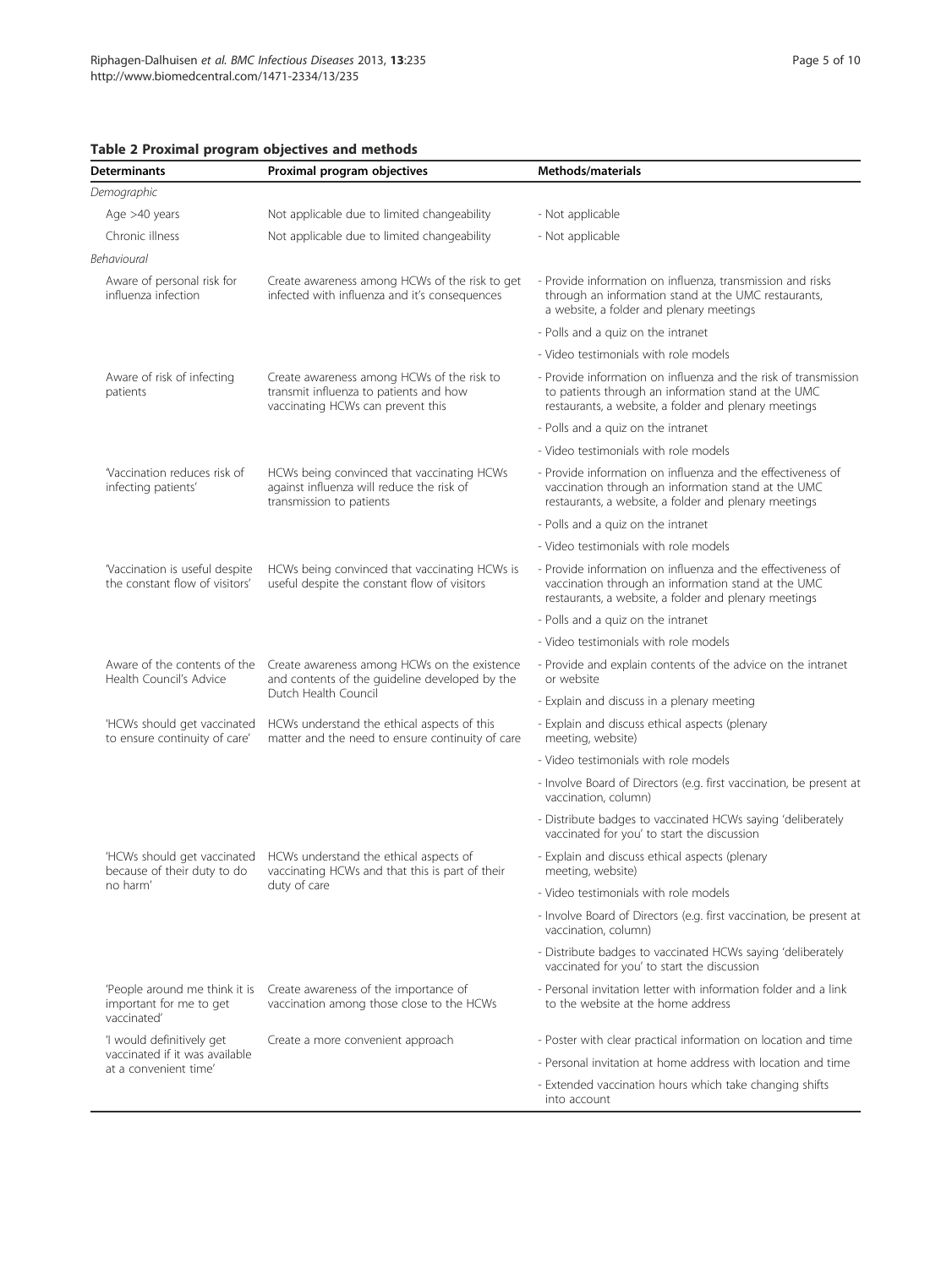awareness of their behaviour and its possible consequences. Testimonials from role models (e.g. members of the Board of Directors or Heads of Departments), where the reasons to comply with the vaccination program are provided, can play an important role in this awareness change. Thus, by actively promoting the vaccination campaign, and by demonstrating the importance of vaccination in a variety of ways, vaccine coverage of HCWs was expected to be improved.

# Step four: Program planning

The topics and channels of the strategy methods were discussed individually by the lead investigator with members of the research team. After a number of meetings, consensus was reached in each UMC about the program methods to be used, and the best way to design and produce them. Common formats and sample materials were developed and pre-tested by the research team, which were subsequently adapted by the communication departments of the individual UMCs. A dedicated website, www.bewustgepriktvooru.nl (in Dutch), was developed by a web designer using the structure and contents produced by the research team. The Dutch Federation of UMCs (the NFU) and the Dutch association of nurses and nursing assistants (the V&VN) indicated their support by their approval for their logos to be displayed on the website. In order to stimulate discussion among HCWs, badges were developed with the tagline "bewust geprikt voor u" (Dutch for 'deliberately vaccinated for you'), to be handed out to HCWs after vaccination. The badges were designed by an external designer in two forms, one for HCWs working on regular wards, and a child-friendly badge for HCWs working on the paediatric ward (showing a hedgehog). In support of the intervention, the research team also provided written information about the relevance of influenza vaccination for HCWs and about the time and location of vaccination, for use on individual hospital intranet websites and/or in folders and leaflets. To engage HCW staff in the project, a quiz was also developed that was made available on the project website. The effective exchange and availability of these developed materials to members of the research team, and the contact persons of the intervention UMCs was facilitated by making them accessible on a secured section of the project website.

# Step five: Adoption and implementation of the program

To achieve the highest impact, the implementation of the developed strategy needed to be arranged in a programmatic and structured fashion. As a first step, the intervention UMC contacts and relevant communication staff were visited by the communication expert to explain and discuss the timelines and program

of the implementation strategy before and during the vaccination campaign. For further assistance, all UMC contact persons were able to pose questions, or to initiate discussions on the secured section of the central project website. During the vaccination campaign members of the research team were also available for questions and advice. The team also developed news items for use by UMC communication officers to raise awareness among HCWs. In line with current practice, all intervention UMCs were free to choose the methods that were most appropriate to them. The three control UMCs were asked to carry out their own annual influenza vaccination program as planned, without putting more efforts into their strategy than normal, and without using any of the intervention program materials and/or strategies that were developed by the research team.

# Step six: Program evaluation

Both a qualitative and quantitative process evaluation was carried out. Part of the qualitative process evaluation was conducted through the completion of set checklists by the contact person from each intervention UMC. In addition, annual communication reports on the influenza vaccination campaign were compiled by the communication offices of all UMCs, providing summaries of the evaluation of the intervention program by the teams involved in the organisation of the influenza vaccination program. In addition, UMC contacts were invited to comment on the methods/materials used in the intervention campaign. The checklists and reports were then reviewed for the number of behavioural determinants that the actual implementation strategy at each of the UMCs targeted. These are presented as a 'yes/no' per determinant (see Table 3).

To obtain more detailed quantitative information on the process variables, in both intervention and control UMCs, we developed a web-based questionnaire for HCWs of the five selected departments that were also involved in the 2008 questionnaire study by Hopman et al. (two intensive care units, internal medicine, paediatric ward and neonatology) [15]. An email invitation with a link to the web-based questionnaire was sent to the heads of the five departments after both influenza study seasons, requesting them to invite their HCW staff to complete the questionnaire. The study participants included nurses, physicians and support staff. The questionnaire assessed vaccination determinants as well as possible exposure to the developed materials, e.g. folders, posters, the website and testimonials, and how these were rated (e.g. 'have you noticed posters in your UMC'; 'did you like them'; rated on a 5-point Likert scale).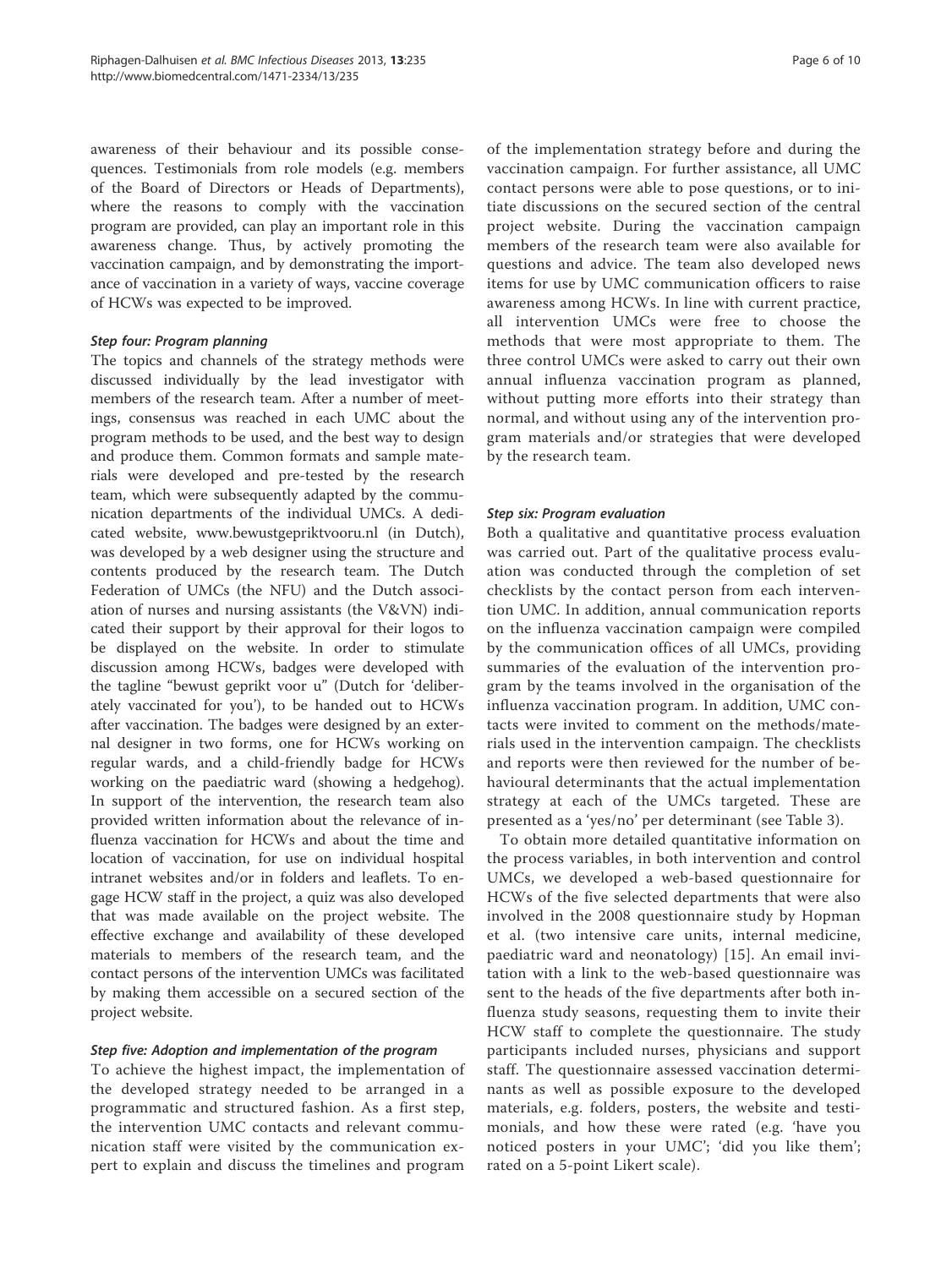## Results

# Results of the process evaluation Qualitative process evaluation in the intervention and control UMCs

Table 3 shows the qualitative evaluation of the methods that were applied in both intervention and control UMCs. Though the intervention program focused on the specific determinants according to the study of Hopman et al. [15], the control UMCs might independently also have focused their program on one or more of these determinants. With the exception of the determinants "Vaccination is useful despite the constant flow of visitors" and "People around me think it is important for me to get vaccinated", the determinants (c.f. Table 1) were targeted by four or all five intervention UMCs, compared with fewer by the control UMCs. Both intervention and control UMCs targeted the determinant "awareness of risk".

From the communication reports derived from the intervention UMCs, it became evident that (1) longer opening hours for administration of the vaccine, (2) more vaccination locations, and (3) the use of mobile carts appeared to be associated with an increased vaccine uptake among HCWs. Providing information on influenza and vaccination by different means (intranet, posters, magazine and letters) was found to be very useful. Although there was not much difference in the level of involvement of the Boards of Directors of the intervention UMCs compared with the control UMCs, the self-reported impression by the UMC evaluation teams was that such involvement led to positive intentions among HCWs. Two intervention UMCs organized plenary and interactive meetings for HCWs where information on influenza, the influenza vaccination and the determinants was provided, and where HCWs were given the opportunity to ask questions. In contrast, in the communication reports of the control UMCs it was stated that the information provided to staff was too limited, and with only one control UMC organizing a plenary information meeting.

# Quantitative evaluation of the implementation process in the intervention group

In the quantitative evaluation, a sample of HCWs from five selected departments of the participating UMCs was asked to complete an anonymous web-based questionnaire. In the spring of 2010, 2,255 HCWs were approached, of whom 678 (249 from intervention UMCs) completed the questionnaire (response rate of 30.1%). In the spring of 2011, 4,885 HCWs were invited to participate in the questionnaire with 908 (303 from intervention UMCs) responses (response rate of 18.6%). Baseline data of participants were similar across study seasons and UMCs. Respondents were predominantly female (in 2009/2010 88.9% in the 'external intervention group' and 86.7% in the 'intervention group',  $p = 0.554$ ). The proportion of HCWs older than 45 years was similar across seasons and groups, ranging from 37.8% to 42.7%. More nursing staff than physicians participated in the questionnaire (nursing staff ranging from 86.4% to 99.2%), and overall response rates varied by department, with the highest response rates in the paediatric ward and the lowest response rates in the internal medicine department.

Table 4 summarizes the questionnaire results from the intervention UMCs across study seasons concerning the usage of the developed tools in their UMC. As the findings for the three 'intervention UMCs' and the two 'external intervention UMCs' were similar, the results for both sets of UMCs were combined. In the pandemic influenza season of 2009/2010, approximately 25% of HCWs attended an information meeting on influenza. One year later, approximately 10% of HCWs attended such an information meeting. In the pandemic season

Table 3 Evaluation of the use of behavioural determinants in vaccination campaign by implementers of the intervention UMCs (N is given)

| <b>Determinants</b>                                                            | <b>Intervention UMCs</b> | <b>External intervention UMCs</b> | <b>Control UMCs</b> |
|--------------------------------------------------------------------------------|--------------------------|-----------------------------------|---------------------|
|                                                                                | $n = 3$                  | $n = 2$                           | $n = 3$             |
| Aware of personal risk for influenza infection                                 | 2/3                      | 2/2                               | 2/3                 |
| Aware of risk of infecting patients                                            | 3/3                      | 2/2                               | 3/3                 |
| 'Vaccination reduces risk of infecting patients'                               | 2/3                      | 2/2                               | 2/3                 |
| 'Vaccination is useful despite the constant flow of visitors'                  | 2/3                      | 1/2                               | 1/3                 |
| Aware of the contents of the Health Council's Advice                           | 3/3                      | 2/2                               | 1/3                 |
| 'HCWs <sup>a</sup> should get vaccinated to ensure continuity of care'         | 2/3                      | 2/2                               | 1/3                 |
| 'HCWs should get vaccinated because of their duty to do no harm'               | 2/3                      | 2/2                               | 2/3                 |
| 'People around me think it is important for me to get vaccinated'              | 1/3                      | 1/2                               | 1/3                 |
| 'I would definitively get vaccinated if it was available at a convenient time' | 3/3                      | 2/2                               | 1/3                 |

a HCWs: health care workers.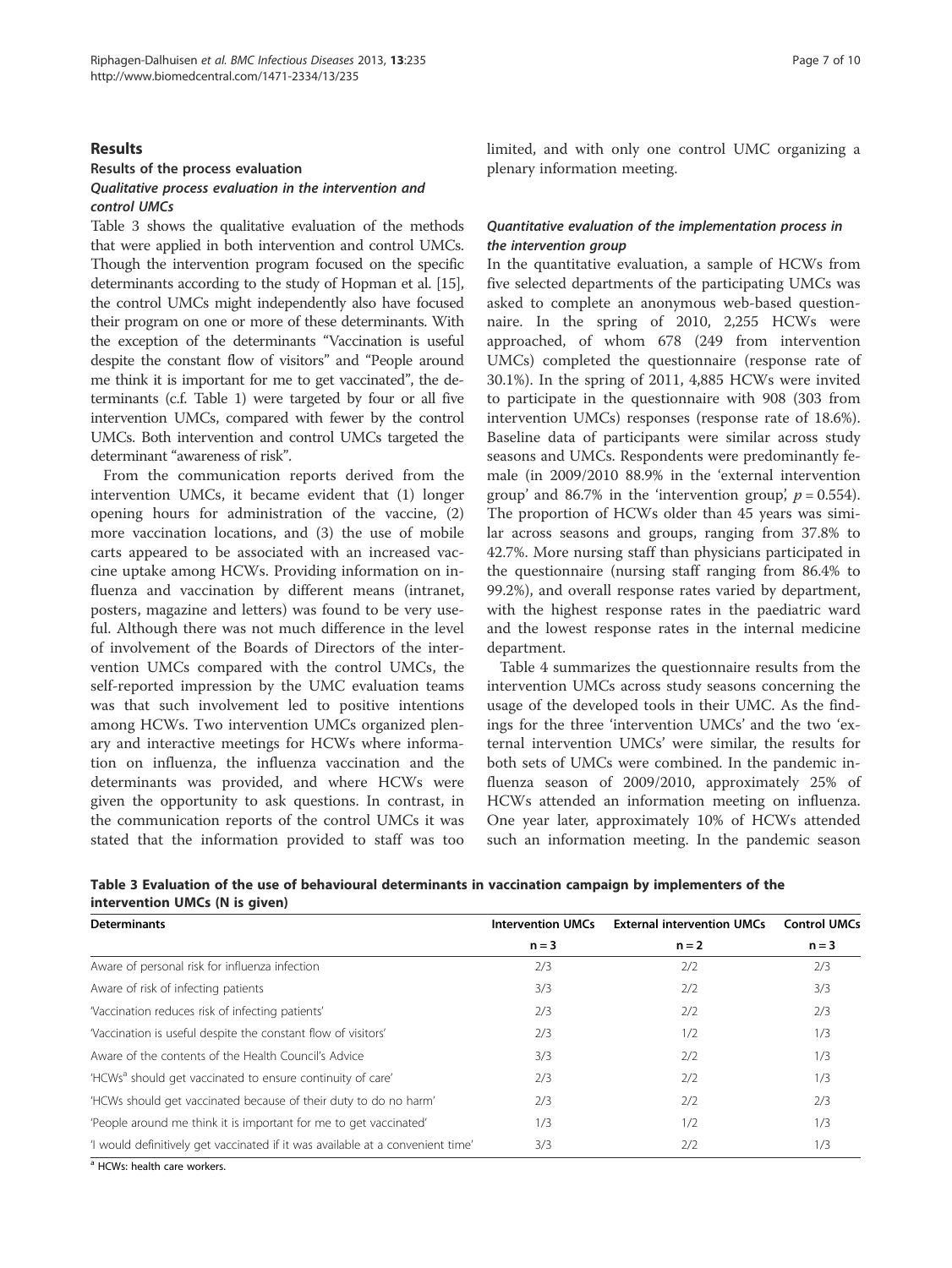(2009/2010) the badges were handed out to around 32.9% of HCWs, while in the 2010/2011 season this number was almost halved (16.6%). In addition, a higher proportion of the handed-out badges was worn in the pandemic season than in the 2010/2011 influenza season. Of all the developed communication materials, HCWs reported the posters as the most noticeable.

# **Discussion**

In this study we have demonstrated how the IM method by Bartholomew et al. [14] can be applied to develop a structured immunization strategy to increase the influenza vaccine coverage of HCWs in acute care settings. According to the process evaluation we were able to implement such a strategy in participating hospitals. Compared with the Dutch study performed by Looijmans-van den Akker et al. in nursing homes, our IM-based intervention achieved an increased attendance rate of HCWs at information meetings of 24% in the 'pandemic' 2009/2010 influenza season, and 9% in the 'normal' 2010/2011 influenza season, when compared with the observed 7% participation rate in the nursing home study [13]. Our evaluation showed that posters were an efficient tool for use in acute care settings as these were most commonly noticed by the HCWs. However, it appeared to be impossible to achieve a 100% exposure of every HCW to all materials, which would be the best case scenario.

At the core of this implementation study was the systematic planning of the program and the selection of methods according to the IM method, in consultation with a communication expert. Using a number of discussion sessions the team agreed upon and developed different methods/materials to be directed at the different target groups. The inclusion of an assessment of the needs of each intervention UMC enhanced the program's applicability. The diversity of backgrounds of the research team members (ranging from physicians to hospital hygienists) was considered an advantage since this led to a wider perspective during the development of the different implementation tools.

A possible limitation to the current study may be the observed discrepancy between the findings of the qualitative and quantitative evaluation. In the qualitative evaluation, most of the three 'intervention' and the two 'external intervention' UMCs reported that the majority of the nine behavioural determinants were taken into account, and that most of the proposed methods were implemented. However, the quantitative questionnaire results showed that the actual exposure of HCWs to these developed tools appeared suboptimal. This discrepancy may in part be due to the lower response rates to the web-based questionnaire, notably during the second study season. Although the response rate in the first season was rated 'quite high' for such evaluations and 'acceptable' during the second season, bias may have occurred such that respondents were more negative (or positive) regarding the program than the average HCW. Since we did not pursue a non-responder study, the direction of such potential bias remains undetermined. In the nursing home study by Looijmans et al. [13], a clear trend towards higher vaccine coverage of HCWs was observed when nursing homes implemented more components of the intervention program. Therefore, whilst it is clearly difficult to achieve full exposure to the different program elements, future programs should consider exposure to all intervention program elements as part of their aim of achieving optimal influenza vaccine coverage [22].

Another possible limitation of this study was the widespread pandemic of new influenza A(H1N1) that occurred during the study period. Our evaluation showed that

| Methods/materials                | <b>Intervention UMCs</b> | <b>Intervention UMCs</b><br>2010/2011<br>$n = 303$ HCWs |  |
|----------------------------------|--------------------------|---------------------------------------------------------|--|
|                                  | 2009/2010                |                                                         |  |
|                                  | $n = 249$ HCWs           |                                                         |  |
|                                  | (% )                     | (%)                                                     |  |
| Visited the website              | 9.6                      | 19.7                                                    |  |
| Attended information meeting     | 4.1                      | 9.0                                                     |  |
| Badge was handed out             | 32.9                     | 16.6                                                    |  |
| Wore the badge                   | 20.5                     | 14.3                                                    |  |
| Rated the badge as appealing     | 3.2                      | 7.4                                                     |  |
| Rated the poster(s) as appealing | 9.6                      | $7.9*$                                                  |  |
| Rated the folder as appealing    | 9.2                      | $3.3*$                                                  |  |
| Rated the video(s) as appealing  | 2.8                      | 1.3                                                     |  |
|                                  |                          |                                                         |  |

Table 4 Quantitative evaluation: percentage of health care workers (HCWs) within intervention UMCS during study year 2009/2010 and 2010/2011 that used and appreciated the methods/materials

 $*P < 0.05$ .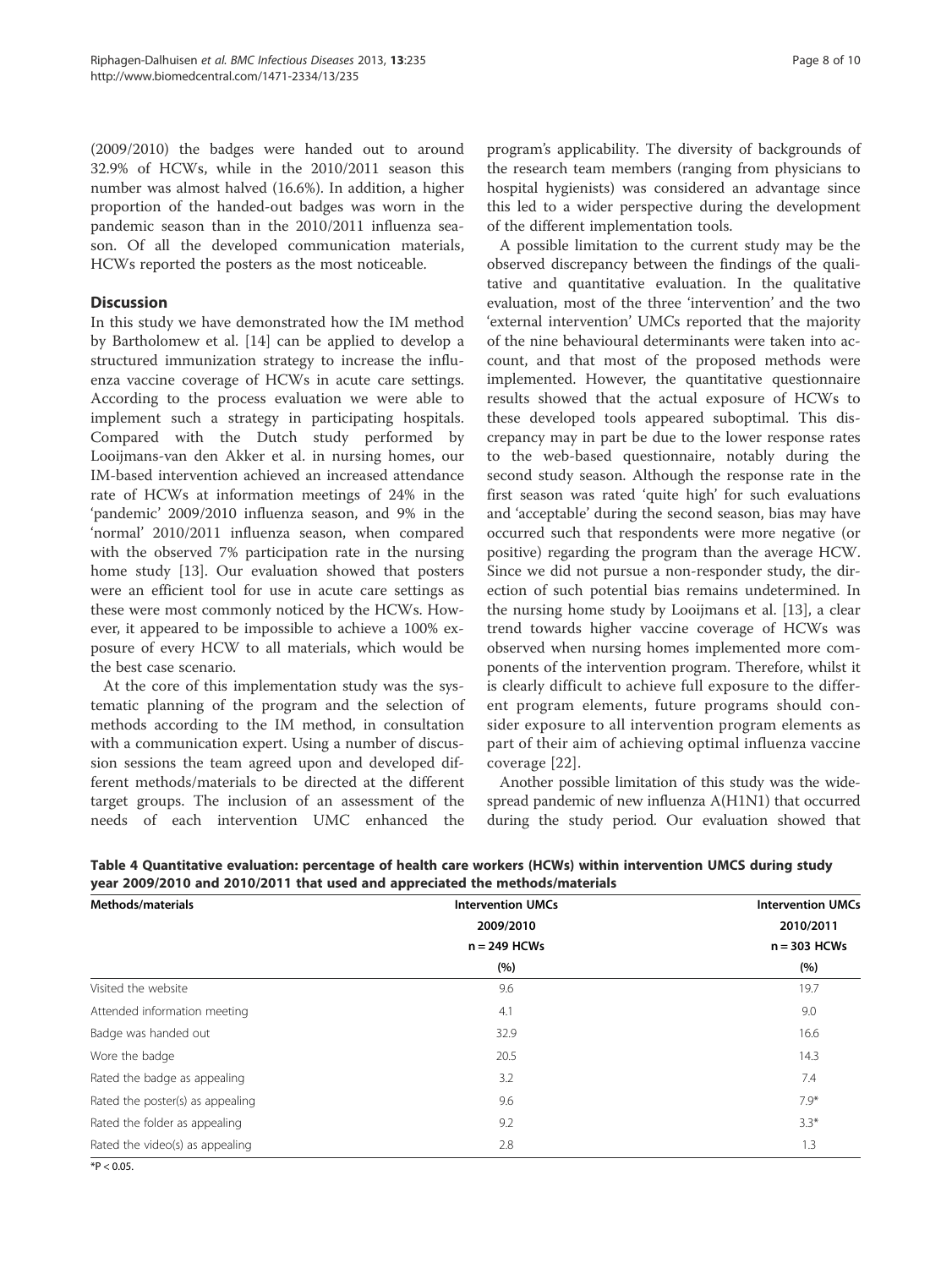during an influenza pandemic methods/materials were used and rated differently when compared with the normal (seasonal) influenza period. For instance, more HCWs attended information meetings on influenza and vaccination in the pandemic season than during the normal season. It should also be noted that the influenza pandemic caused a lot of anxiety and media attention in the Netherlands and in the participating hospitals. In particular, it was predicted that many hospital admissions could be expected as well as understaffing of hospitals by HCWs' absenteeism. As a consequence, extra efforts were made towards vaccinating HCWs against new influenza A (H1N1). Although this external effect will have interfered with the purpose and conduct of the randomized intervention trial in the pandemic year, the increased attention was national and can be assumed to have been similar for both intervention and control UMCs. Therefore the conclusions from our study based on relative performance of the intervention and control UMCs should still be valid.

# Conclusions

A structured implementation strategy for promoting influenza vaccination amongst HCWs was developed using the IM method and trialled over two influenza seasons in 5 UMCs. A process evaluation showed that the intervention could be successfully implemented in acute health care settings. Whilst the evaluation showed increased vaccination uptake by HCW staff of the participating UMCs, it also showed that it was impossible to expose all HCWs to all intervention methods (which would be the best case scenario). Further study is needed to (1) improve HCW exposure to intervention methods; (2) evaluate the effect of such interventions on vaccine uptake among HCWs; and (3) assess the impact on clinical outcomes among patients in hospitals where such interventions are enacted.

#### Competing interests

All authors declare that they have no competing interests.

#### Authors' contributions

JRD conducted the study, collected and analyzed the data and drafted the manuscript. GF, NGB, MDP, HJ, NB, ES, MV and PG all contributed to the design of the study, were lead contacts during the study and critically reviewed the manuscript. The authors also formed the 10-person research team that discussed the determinants listed in Table 1. EH obtained funding, supervised the conduct and report of the study and critically commented on the manuscript. All authors read and approved the final version of a manuscript.

#### Author details

<sup>1</sup>Department of PharmacoEpidemiology & PharmacoEconomics, University Centre of Pharmacy, University of Groningen, A. Deusinglaan 1, P.O. Box XB45, Groningen 9713 AV, the Netherlands. <sup>2</sup>Department of Epidemiology, University Medical Centre Groningen, Groningen, the Netherlands. <sup>3</sup>Department of Occupational Health and Environment, Academic Medical Centre, Amsterdam, the Netherlands. <sup>4</sup>Department of Occupational Health and Environment, University Medical Centre St. Radboud Nijmegen, Nijmegen, the Netherlands. <sup>5</sup>Department of Occupational Health and Environment, Leiden University Medical Centre, Leiden, the Netherlands.

6 Department of Occupational Health and Environment, Erasmus Medical Centre Rotterdam, Rotterdam, the Netherlands. <sup>7</sup>Department of Occupational Health and Environment, University Medical Centre Utrecht, Utrecht, the Netherlands. <sup>8</sup>Department of Medical Microbiology, Maastricht University Medical Centre, Maastricht, the Netherlands. <sup>9</sup>Department of Occupational Health and Environment, University Medical Centre Groningen, Groningen, the Netherlands.<sup>10</sup>Department of Occupational Health and Environment, Free University Medical Centre, Amsterdam, the Netherlands.

#### Received: 18 July 2012 Accepted: 10 May 2013 Published: 23 May 2013

#### References

- 1. Mitchell R, Huynh V, Pak J, et al: Influenza outbreak in an Ontario longterm care home-January 2005. Can Commun Dis Rep 2006, 32:257–262.
- 2. Weingarten S, Riedinger M, Bolton LB, et al: Barriers to influenza vaccine acceptance. A survey of physicians and nurses. Am J Infect Control 1989, 17:202–207.
- 3. Christini AB, Shutt KA, Byers KE: Influenza vaccination rates and motivators among healthcare worker groups. Infect Control Hosp Epidemiol 2007, 28:171–177.
- 4. Potter J, Stott DJ, Roberts MA, et al: Influenza vaccination of health care workers in long-term-care hospitals reduces the mortality of elderly patients. J Infect Dis 1997, 175:1–6.
- Carman WF, Elder AG, Wallace LA, et al: Effects of influenza vaccination of health-care workers on mortality of elderly people in long-term care: a randomised controlled trial. Lancet 2000, 355:93–97.
- 6. Wilde JA, McMillan JA, Serwint J, et al: Effectiveness of influenza vaccine in health care professionals: a randomized trial. JAMA 1999, 281:908–913.
- 7. Osterholm MT, Kelley NS, Sommer A, et al: Efficacy and effectiveness of influenza vaccines: a systematic review and meta-analysis. Lancet Infect Dis 2012, 12:36–44.
- 8. Saxen H, Virtanen M: Randomized, placebo-controlled double blind study on the efficacy of influenza immunization on absenteeism of health care workers. Pediatr Infect Dis J 1999, 18:779–783.
- 9. van den Dool C, Bonten MJ, Hak E, et al: The effects of influenza vaccination of health care workers in nursing homes: insights from a mathematical model. PLoS Med 2008, 5:e200.
- 10. Thomas RE, Jefferson T, Lasserson TJ: Influenza vaccination for healthcare workers who work with the elderly: systematic review. Vaccine 2010, 29:344–356.
- 11. Blank PR, Schwenkglenks M, Szucs TD: Vaccination coverage rates in eleven European countries during two consecutive influenza seasons. J Infect 2009, 58:446–458.
- 12. Llupia A, Garcia-Basteiro AL, Olive V, et al: New interventions to increase influenza vaccination rates in health care workers. Am J Infect Control 2010, 38:476–481.
- 13. Looijmans-van den Akker I, van Delden JJ, Verheij TJ, et al: Effects of a multi-faceted program to increase influenza vaccine uptake among health care workers in nursing homes: A cluster randomised controlled trial. Vaccine 2010, 28:5086–5092.
- 14. Bartholomew LK, Parcel GS, Kok G: Intervention mapping: a process for developing theory- and evidence-based health education programs. Health Educ Behav 1998, 25:545–563.
- 15. Hopman CE, Riphagen-Dalhuisen J, Looijmans-van den Akker I, et al: Determination of factors required to increase uptake of influenza vaccination among hospital-based healthcare workers. J Hosp Infect 2011, 77:327–331.
- 16. Rosenstock IM: The health belief model and preventive health behavior. In The health belief model and personal health behavior. Edited by Becker MH, Thorofare NJ. Slack, CB; 1974:27–59.
- 17. Fishbein M, Azjen I: Belief, attitude, intention and behavior: an introduction to theory and research. Reading: Addison-Wesley; 1975.
- 18. Douville LE, Myers A, Jackson MA, et al: Health care worker knowledge, attitudes, and beliefs regarding mandatory influenza vaccination. Arch Pediatr Adolesc Med 2010, 164:33–37.
- 19. Canning HS, Phillips J, Allsup S: Health care worker beliefs about influenza vaccine and reasons for non-vaccination–a cross-sectional survey. J Clin Nurs 2005, 14:922–925.